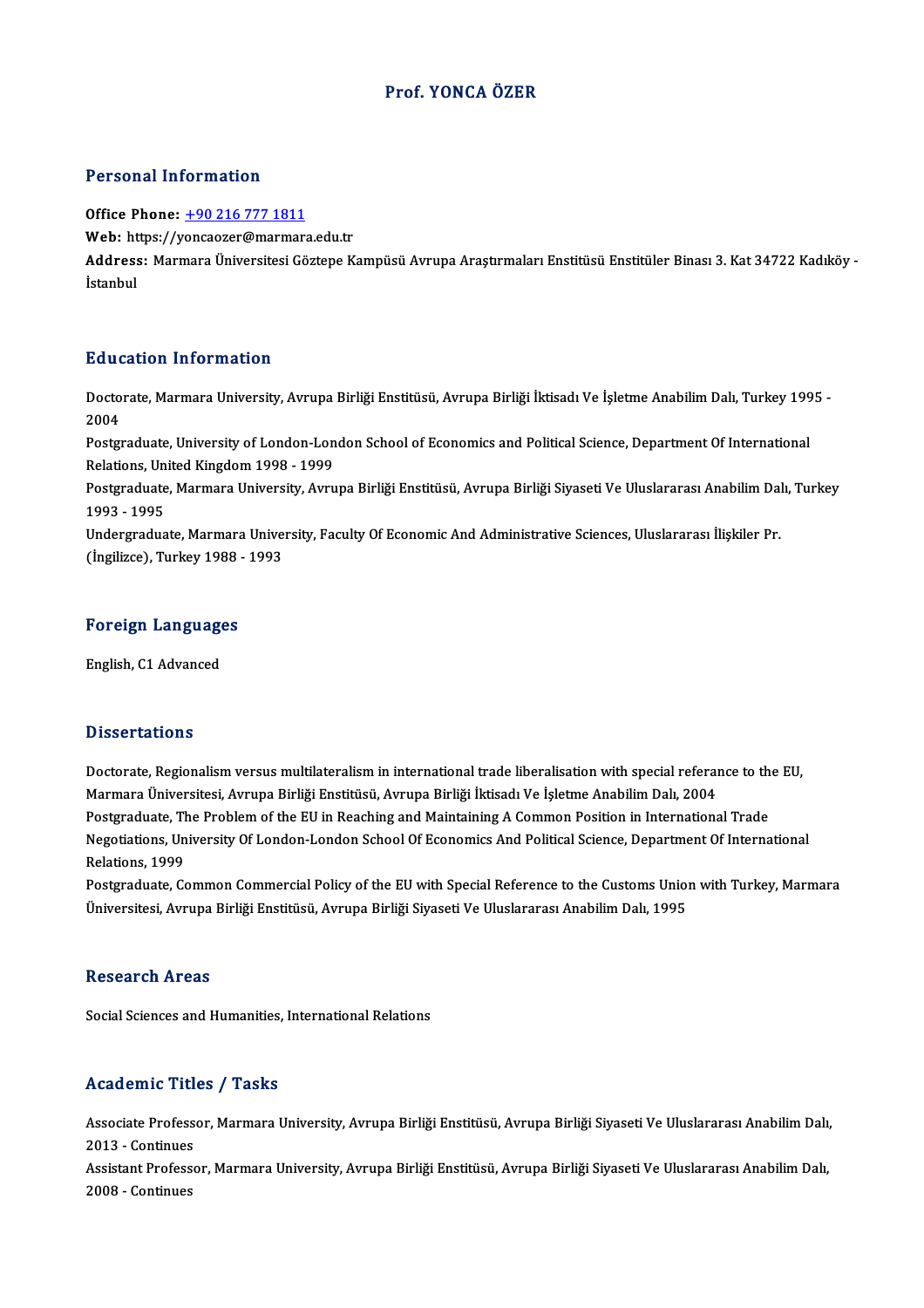#### Academic and Administrative Experience

Marmara University, Avrupa Birliği Enstitüsü, Avrupa Birliği Siyaseti Ve Uluslararası Anabilim Dalı, 2015 - Continues

#### Courses

TR-ABİlişkileri,Postgraduate,2020 -2021 SSATSSS<br>TR - AB İlişkileri, Postgraduate, 2020 - 2021<br>AB - Türkiye İlişkileri II, Postgraduate, 2019 - 2020<br>FUL TB Bolations, Bostgraduate, 2020, 2021 TR - AB İlişkileri, Postgraduate, 2020 - 2021<br>AB - Türkiye İlişkileri II, Postgraduate, 2019 -<br>EU - TR Relations, Postgraduate, 2020 - 2021<br>Seminar, Desterste, 2019, 2020 EU - TR Relations, Postgraduate, 2020 - 2021<br>Seminar, Doctorate, 2019 - 2020 EU - TR Relations, Postgraduate, 2020 - 2021<br>Seminar, Doctorate, 2019 - 2020<br>Evolution of EU-Turkey Relations and Current Issues, Doctorate, 2020 - 2021<br>AP Türkiye Uskilori, Restansduate, 2020, 2021 Seminar, Doctorate, 2019 - 2020<br>Evolution of EU-Turkey Relations and Current Iss<br>AB-Türkiye İlişkileri , Postgraduate, 2020 - 2021<br>EU - Turkey Belations, Bestgraduate, 2010 - 2020 Evolution of EU-Turkey Relations and Current Issu<br>AB-Türkiye İlişkileri , Postgraduate, 2020 - 2021<br>EU - Turkey Relations, Postgraduate, 2019 - 2020<br>EU - Turkey Belations J. Bostgraduate, 2020 - 2021 AB-Türkiye İlişkileri , Postgraduate, 2020 - 2021<br>EU - Turkey Relations, Postgraduate, 2019 - 2020<br>EU - Turkey Relations I, Postgraduate, 2020 - 2021<br>Seminer, Destersta, 2019 - 2020 EU - Turkey Relations, Postgradua<br>EU - Turkey Relations I, Postgradua<br>Seminer, Doctorate, 2019 - 2020<br>European Union, Undergraduate EU - Turkey Relations I, Postgraduate, 2020 - 2021<br>Seminer, Doctorate, 2019 - 2020<br>European Union , Undergraduate, 2020 - 2021

#### Advising Theses

Advising Theses<br>ÖZER Y., Türkiye - Avrupa Birliği ilişkilerine Neo-Gramscı'ci yaklaşım : gümrük birliğine referansla hegemonya tartışması,<br>Postanaduata, A Kızıldare(Student), 2019 raa vising "Insoss"<br>ÖZER Y., Türkiye - Avrupa Birliği ilişkilerin<br>Postgraduate, A.Kızıldere(Student), 2019<br>ÖZEP Y. Söylom laysamı serseyesinde esin ÖZER Y., Türkiye - Avrupa Birliği ilişkilerine Neo-Gramscı'ci yaklaşım : gümrük birliğine referansla hegemonya tartış<br>Postgraduate, A.Kızıldere(Student), 2019<br>ÖZER Y., Söylem kuramı çerçevesinde azınlık meselesi: AB - Türk Postgraduate, A.Kızıldere(Student), 2019<br>ÖZER Y., Söylem kuramı çerçevesinde azınlık meselesi: AB - Türkiye ilişkileri, Postgraduate, E.Başak(Student), 2017<br>ÖZER Y., Why the EU needs to enlarge-with special reference to Tu ÖZER Y., Söylem kuramı çerçevesinde azır<br>ÖZER Y., Why the EU needs to enlarge-wit<br>EU, Postgraduate, G.Tuza(Student), 2010<br>ÖZER Y. The impact of EU conditionality c ÖZER Y., Why the EU needs to enlarge-with special reference to Turkey's possible membership and ITS benefits for the<br>EU, Postgraduate, G.Tuza(Student), 2010<br>ÖZER Y., The impact of EU conditionality on human rights situatio ÖZER Y., The impact of EU conditionality on human rights situation in Turkey, Postgraduate, A.Yeşilçimen(Student), 2008<br>Jury Memberships

Appointment Academic Staff, Appointment Academic Staff, Fenerbahçe Üniversitesi, January, 2016

#### Articles Published in Journals That Entered SCI, SSCI and AHCI Indexes

rticles Published in Journals That Entered SCI, SSCI and AHCI Indexes<br>I. External differentiated integration between Turkey and the European Union: the customs union and<br>its revision its revision<br>External dif<br>its revision<br>özep v Externa<br>its revi:<br>ÖZER Y.<br>TUPKISI its revision<br>ÖZER Y.<br>TURKISH STUDIES, vol.21, no.3, pp.436-461, 2020 (Journal Indexed in SSCI)

#### Articles Published in Other Journals

rticles Published in Other Journals<br>I. MODERNISING THE EU-TURKEY CUSTOMS UNION AS AN INTEREST-DRIVEN INITIATIVE MODER<br>MODER<br>ÖZER Y. ÖZER Y.<br>ANKARA AVRUPA CALISMALARI DERGISI-ANKARA REVIEW OF EUROPEAN STUDIES, vol.19, no.1, pp.175-197,

2020 (Journal Indexed in ESCI)

II. Ulusal Çıkarların Avrupa Komisyonu Karar Alma Sürecine Sızması: Komisyonun Kabine Sistemine Rol 2020 (Journal Indexed<br>Ulusal Çıkarların Avı<br>Teorik bir Yaklaşım<br>Ö<sup>7FD V.</sup> Tuge C Ulusal Çıkarlar<br>Teorik bir Yak<br>ÖZER Y., Tuza G.<br>Ankara Arruna (

ÖZER Y., Tuza G.<br>Ankara Avrupa Calismalari Dergisi, vol.18, no.1, pp.229-257, 2019 (Refereed Journals of Other Institutions)

ÖZER Y., Tuza G.<br>Ankara Avrupa Calismalari Dergisi, vol.18, no.1, pp.229-257,<br>III. AB'ye Üyelik Sürecinde Türkiye'de Demokratikleşme<br>ÖZER V Ankara<br><mark>AB'ye l</mark><br>ÖZER Y.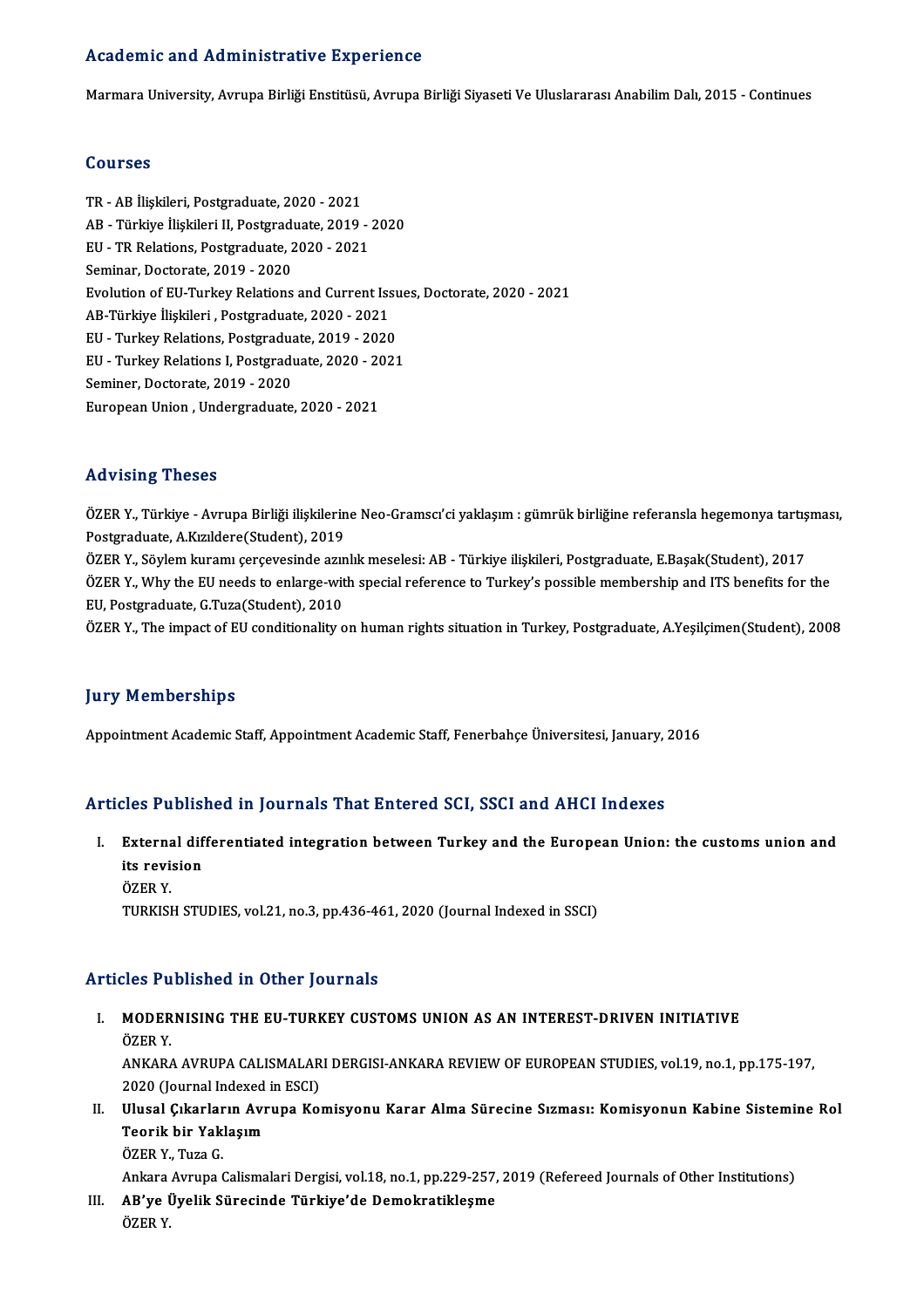Marmara Journal of European Studies, vol.23, no.2, pp.143-168, 2015 (Refereed Journals of Other Institutions)

Marmara Journal of European Studies, vol.23, no.2, pp.143-168, 2015 (Refereed Journ<br>IV. The European Union as a Civilian Power: The Case of the EU's Trade Policy<br>ÖZEP V Marmar<br>**The Eu**l<br>ÖZER Y.<br>Marmar

ÖZER Y.<br>Marmara Journal of European Studies, vol.20, no.2, pp.63-94, 2013 (Refereed Journals of Other Institutions)

ÖZER Y.<br>Marmara Journal of European Studies, vol.20, no.2, pp.63-94, 2013 (Refereed Journals of Other Institut<br>V. The Influence of the Stalemate in the WTO on the EU: 'Global Europe' as New Trade Policy<br>ÖZER Y Marmar<br>**The Inf**<br>ÖZER Y. The Influence of the Stalemate in the WTO on the EU: 'Global Europe' as New Trade Policy<br>ÖZER Y.<br>Journal of US-China Public Administration, vol.8, no.5, pp.497-511, 2011 (Refereed Journals of Other Institutions)<br>EU Energy

ÖZER Y.<br>Journal of US-China Public Administration, vol.8, <br>VI. EU Energy Security and the Role of Turkey<br>ÖZER Y. Journal<br><mark>EU Ene</mark>:<br>ÖZER Y.<br>Turkish EU Energy Security and the Role of Turkey<br>ÖZER Y.<br>Turkish Review of Eurasian Studies, vol.7, pp.115-135, 2008 (Refereed Journals of Other Institutions)<br>Turkey and the European Union: Loading Political Problems in the Way t

ÖZER Y.<br>Turkish Review of Eurasian Studies, vol.7, pp.115-135, 2008 (Refereed Journals of Other Institutions)<br>VII. Turkey and the European Union: Leading Political Problems in the Way towards Membership<br>ÖZER V Turkish<br>**Turkey**<br>ÖZER Y. Turkey and the European Union: Leading Political Problems in the V<br>ÖZER Y.<br>Europe, vol.6, no.4, pp.57-96, 2006 (Refereed Journals of Other Institutions)<br>Proliferation of Pegionalism and the Negessity for a New Leader in

ÖZER Y.<br>Europe, vol.6, no.4, pp.57-96, 2006 (Refereed Journals of Other Institutions)<br>VIII. Proliferation of Regionalism and the Necessity for a New Leader in Support of Multilateralism: The<br>EU 26 AD Alternative Europe, vol.6, no.4, pp.5<br>Proliferation of Regi<br>EU as an Alternative<br>ÖZEP V Prolife<mark>r</mark><br>EU as a<br>ÖZER Y. EU as an Alternative<br>ÖZER Y.<br>Marmara Journal of European Studies, vol.12, pp.351-367, 2004 (Refereed Journals of Other Institutions)

- ÖZER Y.<br>Marmara Journal of European Studies, vol.12, pp.351-367, 2004 (Refereed Journals of Other Institutions)<br>IX. The Problem of the EU in Reaching and Maintaining A Common Position in International Trade<br>Negatiotions Marmara Jouri<br>The Problem<br>Negotiations<br>Özep v The Pro<br>Negotia<br>ÖZER Y.<br>Marmar Negotiations<br>ÖZER Y.<br>Marmara Journal of European Studies, vol.8, pp.129-154, 2000 (Refereed Journals of Other Institutions)
	-

## Books&Book Chapters

ooks & Book Chapters<br>I. EU as a Normative Power and its Relations with Turkey<br>ÖZEP Y EU as a<br>EU as a<br>ÖZER Y. ÖZER Y.<br>in: Prof. Dr. Tuğrul Arat'a Armağan, , Editor, Yetkin, Ankara, pp.845-867, 2019

ÖZER Y.<br>in: Prof. Dr. Tuğrul Arat'a Armağan, , Editor, Yetkin, Ankara, pp.845-867, 2019<br>II. The EU s Stance Toward VNSAs During the Syrian Crisis: YPG and ISIS Cases<br>ÖZER V. KACAR E in: Prof. Dr. Tuğrul<br>**The EU s Stance**<br>ÖZER Y., KAÇAR F.<br>in: Vialant Non sta The EU s Stance Toward VNSAs During the Syrian Crisis: YPG and ISIS Cases<br>ÖZER Y., KAÇAR F.<br>in: Violent Non-state Actors and the Syrian Civil War, Emel Parlar Dal, Özden Zeynep Oktav, Ali Murat Kurşun,<br>Editor Springer pp.1

ÖZER Y., KAÇAR F.<br>in: Violent Non-state Actors and the<br>Editor, Springer, pp.173-192, 2018<br>Turkey and EU Integration: Ach

- Editor, Springer, pp.173-192, 2018<br>III. Turkey and EU Integration: Achievements and Obstacles NASÇ.,ÖZERY. Turkey and EU Integrat<br>NAS Ç., ÖZER Y.<br>Routledge, London, 2017<br>Turkey and the Eurene
- IV. Turkey and the European Economic Community Routled<sub>8</sub><br>Turkey<br>ÖZER Y.
	-

in: Turkey and Transatlantic Relations, Sasha Toperich, Aylin Ünver Noi, Editor, Johns Hopkins University SAIS, Center for Transatlantic Relations, Washington, pp.49-63, 2017 in: Turkey and Transatlantic Relations, Sasha Toperich, Aylin Ü<br>Center for Transatlantic Relations, Washington, pp.49-63, 2017<br>V. Mülteci Sorununun Türkiye-AB İlişkilerine Yansımaları<br>ÖZEP V

- Center f<br>**Mülteci**<br>ÖZER Y.
	-

Mülteci Sorununun Türkiye-AB İlişkilerine Yansımaları<br>ÖZER Y.<br>in: Türkiye-AB İlişkilerinde Yeni Bir Konu: Mülteci Sorunu ve Türkiye-AB İşbirliği, Yaprak Gülcan, Sedef Akgüner, ÖZER Y.<br>in: Türkiye-AB İlişkilerinde Yeni Bir Konu: Mülteci Sorunu ve Türkiye-AB İşbirliği, Y<br>Yeşim Kuştepeli, Editor, İktisadi Kalkınma Vakfı Yayınları, İstanbul, pp.37-69, 2017<br>Ayruna Birliği'ndeki Ekonomik Krigin Türkiy in: Türkiye-AB İlişkilerinde Yeni Bir Konu: Mülteci Sorunu ve Türkiye-AB İşl<br>Yeşim Kuştepeli, Editor, İktisadi Kalkınma Vakfı Yayınları, İstanbul, pp.37-69<br>VI. Avrupa Birliği'ndeki Ekonomik Krizin Türkiye ile İlişkiler

Yeşim Kuştepeli, Editor, İktisadi Kalkınma Vakfı Yayınları, İstanbul, pp.37-69, 2017<br>VI. Avrupa Birliği'ndeki Ekonomik Krizin Türkiye ile İlişkilere Etkileri<br>ÖZER Y.

Avrupa Birliği'ndeki Ekonomik Krizin Türkiye ile İlişkilere Etkileri<br>ÖZER Y.<br>in: Ekonomik Kriz ve Avrupa Birliği, Pınar Gedikkaya-Bal ve Rana İzci-Connelly, Editor, Derin Yayınları, İstanbul,<br>nn 106 217 2016 ÖZER Y.<br>in: Ekonomik Kriz<br>pp.196-217, 2016<br>Turkey and the L in: Ekonomik Kriz ve Avrupa Birliği, Pınar Gedikkaya-Bal ve Rana İzci-Co<br>pp.196-217, 2016<br>VII. Turkey and the European Union: Processes of Europeanisation<br>NAS G ÖZER V

pp.196-217, 2016<br>Turkey and the<br>NAS Ç., ÖZER Y.<br>Routledge, 2012 Turkey and the<br>NAS Ç., ÖZER Y.<br>Routledge, 2012<br>The Ell's Impes

## VIII. The EU's Impact on Democratisationin Turkey: Europeanisation through Political Conditionality